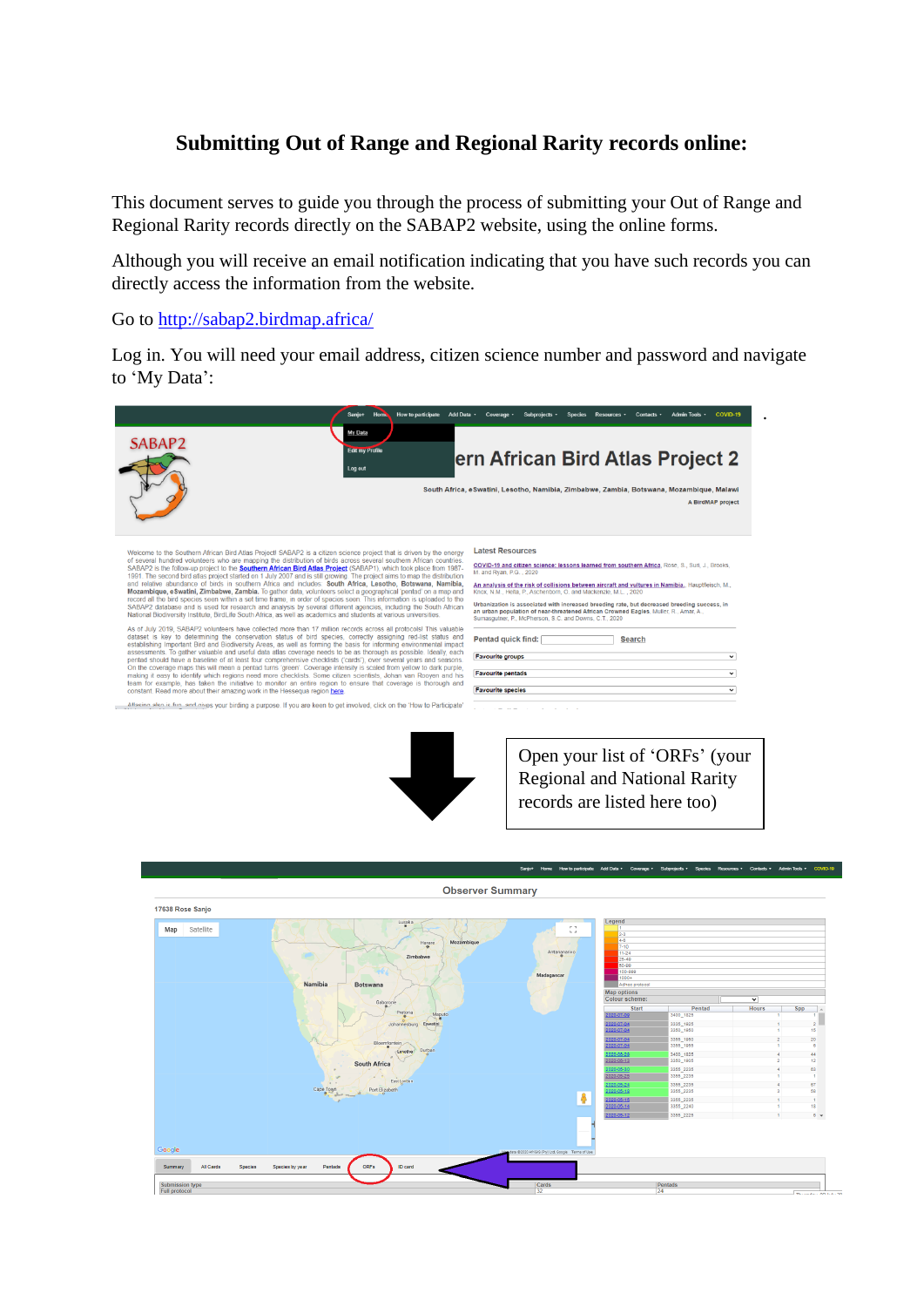Any ORFs that are awaiting vetting will appear under this tab. For those that **still need additional information**, the 'Status' will read 'Outstanding'. To fill in the form, click on 'Submit' underneath the column header 'Vetting options'.

|                                                        |           |                |                 |                | Home            | How to participate Add Data . | Coverage *                                            | Subprojects * | Species                                 | Resources ·            | Contacts - | Admin Tools *                                                         | COVID-19       |
|--------------------------------------------------------|-----------|----------------|-----------------|----------------|-----------------|-------------------------------|-------------------------------------------------------|---------------|-----------------------------------------|------------------------|------------|-----------------------------------------------------------------------|----------------|
|                                                        |           |                | $\sim$          | East London    |                 |                               |                                                       | 2020-05-25    |                                         | 3355_2235              |            |                                                                       | 1              |
|                                                        |           | Cape Town      |                 | Port Elizabeth |                 |                               |                                                       | 2020-05-24    |                                         | 3355 2235              |            |                                                                       | 67             |
|                                                        |           |                |                 |                |                 |                               |                                                       | 2020-05-18    |                                         | 3355_2235              |            | 3                                                                     | 58             |
|                                                        |           |                |                 |                |                 |                               |                                                       | 2020-05-15    |                                         | 3355 2235              |            |                                                                       | $\overline{1}$ |
|                                                        |           |                |                 |                |                 |                               |                                                       | 2020-05-14    |                                         | 3355_2240              |            |                                                                       | 18             |
|                                                        |           |                |                 |                |                 |                               |                                                       | 2020-05-12    |                                         | 3355 2225              |            |                                                                       | 6 <sup>4</sup> |
| Google                                                 |           |                |                 |                |                 |                               | Map data @2020 AfriGIS (Pty) Ltd, Google Terms of Use | form          | Go to 'Submit' to<br>fill in the online |                        |            | 'Outstanding' indicates<br>that you still need to fill in<br>the form |                |
| Summary                                                | All Cards | <b>Species</b> | Species by year | Pentads        | <b>ORFs</b>     | ID card                       |                                                       |               |                                         |                        |            |                                                                       |                |
| <b>Your ORFs</b><br>RAC - Access ORF for this observer | Region    | Pentad         | Date            | Spp            |                 | Common_group                  | Common_species                                        |               |                                         | <b>Vetting Options</b> | Card       | <b>Status</b>                                                         |                |
| <b>Western Cape</b>                                    |           | 3400 1825      | 2020-07-09      |                | 13633 White-eye |                               | Southern Yellow                                       |               | Submit                                  |                        | Qpen       | Outstanding                                                           |                |
|                                                        |           |                |                 |                |                 |                               |                                                       |               |                                         |                        |            |                                                                       |                |

Selecting 'Submit' will open the form in a new tab in your browser:

Fill in your responses and add any photos or recordings you may wish to. **Select 'Save' right at the bottom of the page when you are finished or before you switch to the upload tab.**  'Save' will submit your record to the relevant Regional Atlas Committee.

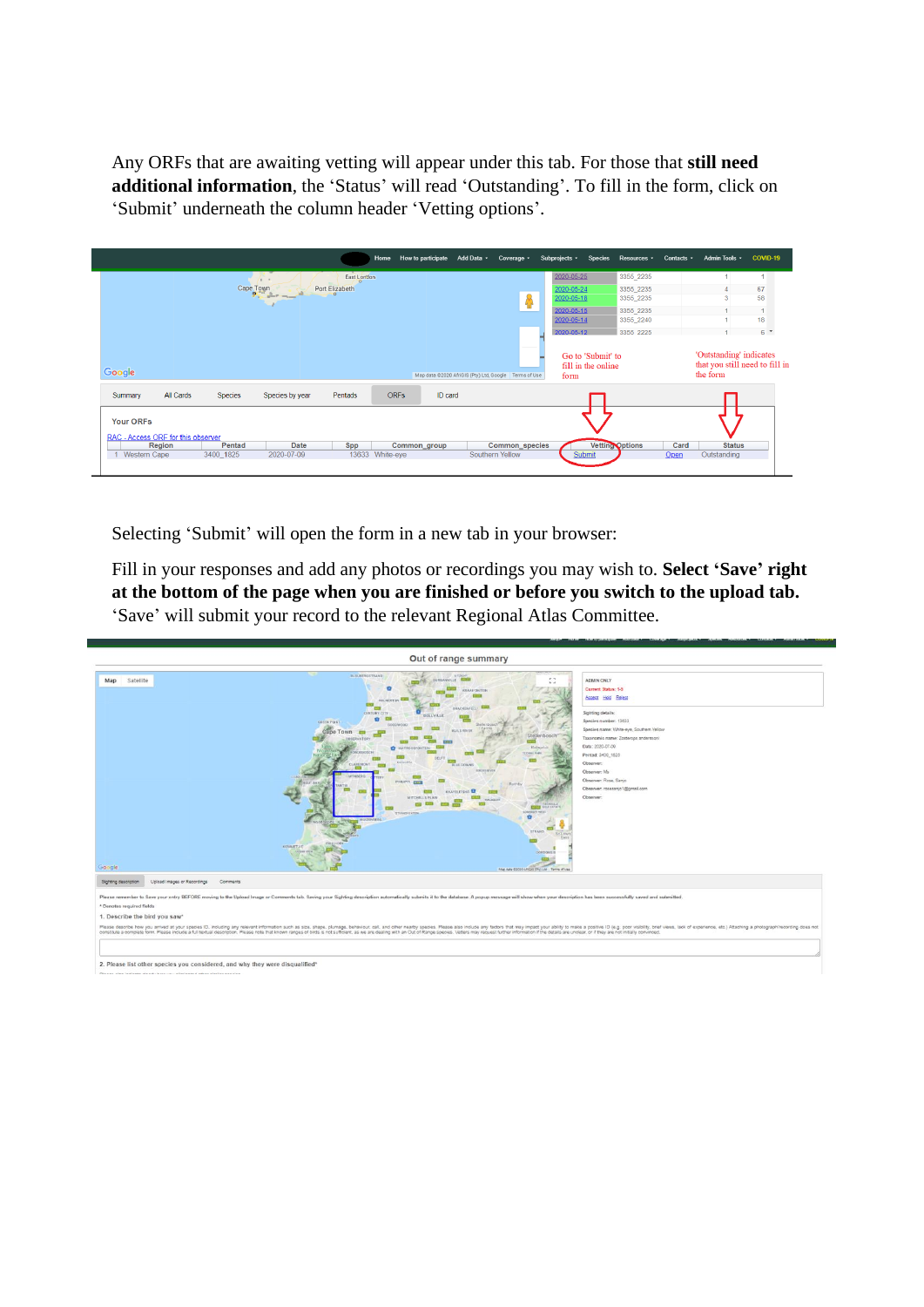When you select 'Save' you should see the following:

|                                    |              | Sanjo+ Home How to participate Add Data - Coverage - Subprojects - Species Resources - Contacts - Admin Tools - COVID-19 |  |  |  |                     |
|------------------------------------|--------------|--------------------------------------------------------------------------------------------------------------------------|--|--|--|---------------------|
| TEST - PLEA<br>Saving              |              |                                                                                                                          |  |  |  |                     |
|                                    |              |                                                                                                                          |  |  |  |                     |
| 9. Latitude                        |              |                                                                                                                          |  |  |  |                     |
| GPS co-ordinates in DECIMAL FORMAT |              |                                                                                                                          |  |  |  |                     |
|                                    |              |                                                                                                                          |  |  |  |                     |
| 10. Longitude                      |              |                                                                                                                          |  |  |  |                     |
| GPS co-ordinates in DECIMAL FORMAT |              |                                                                                                                          |  |  |  |                     |
|                                    |              |                                                                                                                          |  |  |  |                     |
| 11. Nearest Town/Landmark          |              |                                                                                                                          |  |  |  |                     |
| TEST - PLEASE IGNORE               |              |                                                                                                                          |  |  |  |                     |
|                                    |              |                                                                                                                          |  |  |  |                     |
| Save                               |              |                                                                                                                          |  |  |  |                     |
|                                    |              |                                                                                                                          |  |  |  |                     |
|                                    |              |                                                                                                                          |  |  |  |                     |
|                                    | <b>SANBI</b> | みみ                                                                                                                       |  |  |  | Thursday 00 luke 20 |

Followed by:

|                                           |                                                                        | Home How to participate Add Data v | Coverage v            | Subprojects v | Species Resources • | Contacts + | Admin Tools v COVID-19 |                        |
|-------------------------------------------|------------------------------------------------------------------------|------------------------------------|-----------------------|---------------|---------------------|------------|------------------------|------------------------|
| TEST - PLEA                               | Thank you. Your submission has been saved. Click anywhere to continue. |                                    |                       |               |                     |            |                        |                        |
| 9. Latitude                               |                                                                        |                                    |                       |               |                     |            |                        |                        |
| GPS co-ordinates in DECIMAL FORMAT        |                                                                        |                                    |                       |               |                     |            |                        |                        |
|                                           |                                                                        |                                    |                       |               |                     |            |                        |                        |
|                                           |                                                                        |                                    |                       |               |                     |            |                        |                        |
| 10. Longitude                             |                                                                        |                                    |                       |               |                     |            |                        |                        |
| <b>GPS co-ordinates in DECIMAL FORMAT</b> |                                                                        |                                    |                       |               |                     |            |                        |                        |
|                                           |                                                                        |                                    |                       |               |                     |            |                        |                        |
| 11. Nearest Town/Landmark                 |                                                                        |                                    |                       |               |                     |            |                        |                        |
| TEST - PLEASE IGNORE                      |                                                                        |                                    |                       |               |                     |            |                        |                        |
|                                           |                                                                        |                                    |                       |               |                     |            |                        |                        |
|                                           |                                                                        |                                    |                       |               |                     |            |                        |                        |
| Save                                      |                                                                        |                                    |                       |               |                     |            |                        |                        |
|                                           | Thank you. Your submission has been saved                              |                                    |                       |               |                     |            |                        |                        |
|                                           |                                                                        |                                    |                       |               |                     |            |                        |                        |
|                                           |                                                                        |                                    |                       |               |                     |            |                        |                        |
|                                           |                                                                        | <b>SANBILY &amp; R</b>             | <b>NOCK Institute</b> |               |                     |            |                        | Thursday, 09 July 2020 |

If you go back to your 'ORFs' tab you will see that the record now says 'Submitted' under the 'Status' column header. You do also have the option of editing your submission of you want to.